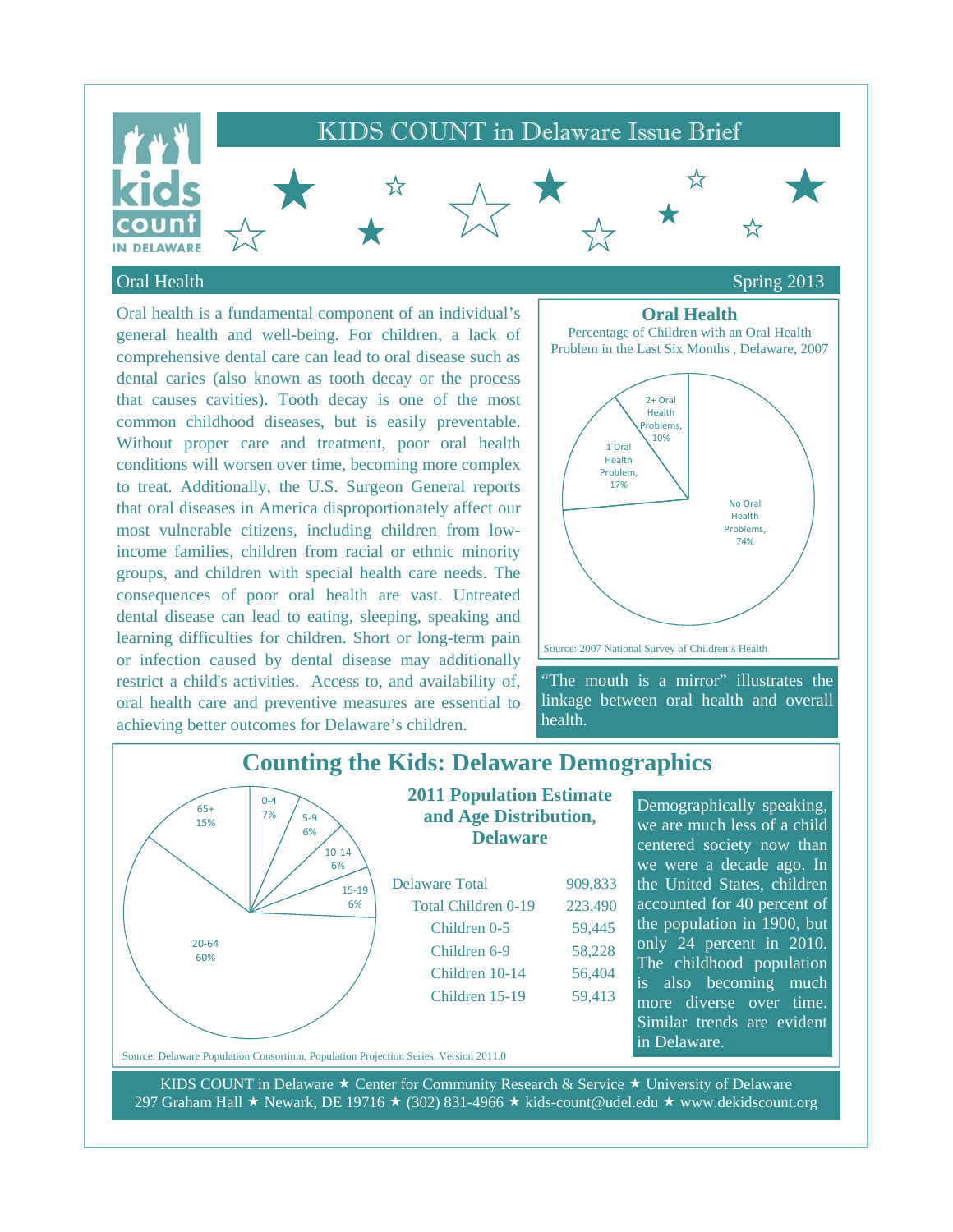

## **Delaware Children's Oral Health**

According to the U.S. Surgeon General, nearly every American will experience dental caries: nearly 50% by second grade and 80% by high school graduation. Carries is the process that results in dental decay.



2013, Division of Public Health, State of Delaware

Delaware has experienced a significant decline since 2002 in the prevalence of untreated decay, percent of children needing dental care and the mean number of decayed teeth.





KIDS COUNT in Delaware Issue Brief– Oral Health 2



**DID YOU KNOW?** The American Academy of Pediatric Dentistry, American Dental Association, American Public Health Association and the American Academy of Pediatrics recommend that all children have their first preventive dental visit by age one.



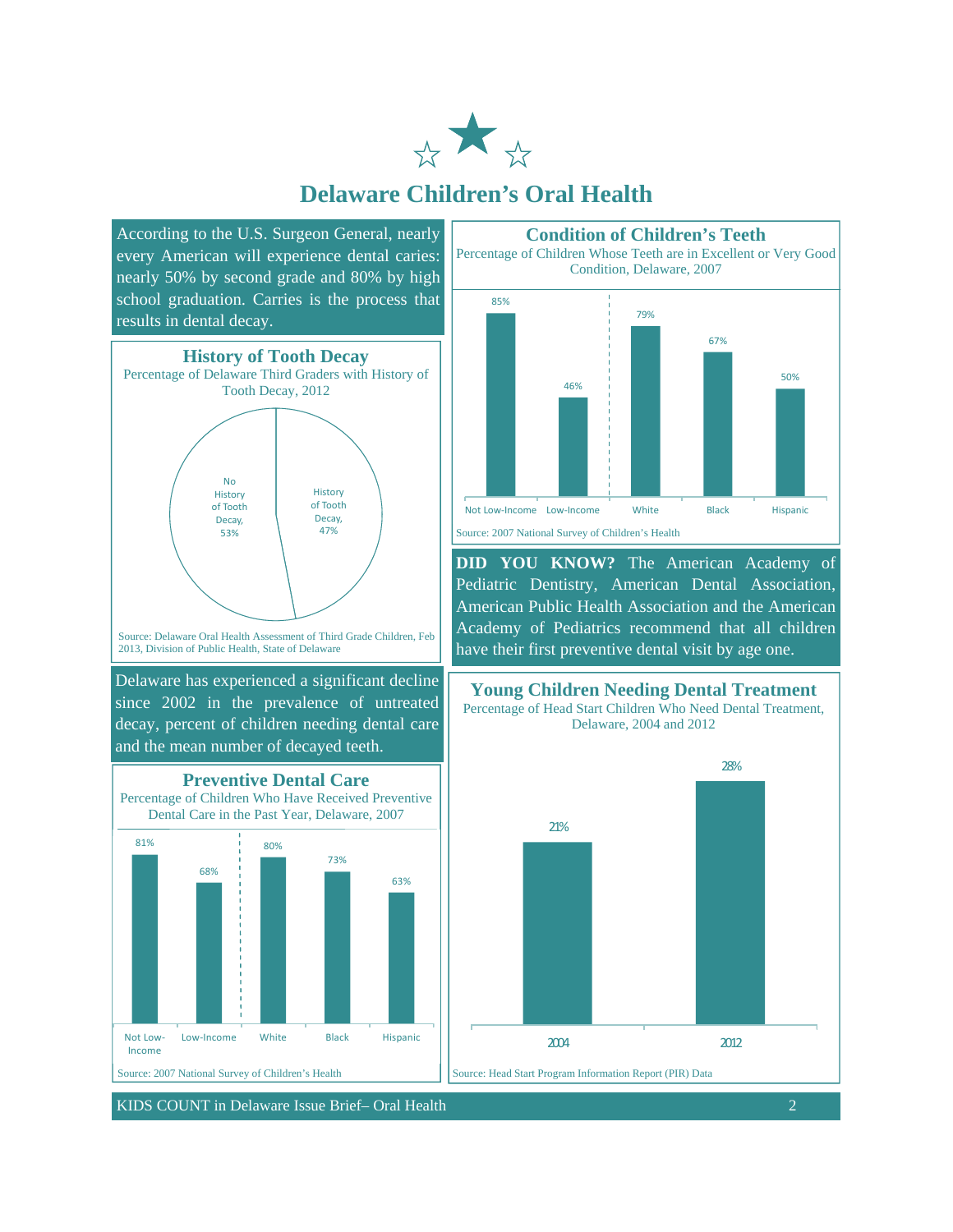

# **Healthy Pregnancy, Healthy Baby**

**DID YOU KNOW?** Pregnant women, new mothers & other care givers who have past or current tooth decay can transmit cariogenic bacteria that cause dental caries to children.

Oral health is especially important for pregnant women. Snacking, nausea and hormonal changes, all natural parts of pregnancy, can make expectant mothers particularly vulnerable to dental disease. An oral infection during pregnancy can lead to medical problems. Left untreated, severe gum disease may be associated with preterm birth and low birth weight. An expectant mother who takes good care of her smile during pregnancy is protecting her baby's teeth too.

**DID YOU KNOW?** Cleft lip/palate, one of the most common birth defects, is estimated to affect 1 out of 600 live births for whites and 1 out of 1,850 live births for blacks.

At birth, a baby has about 20 baby teeth growing under the gums. While these teeth cannot be seen, they will still need to be protected.

#### **Tips for taking care of baby's gums:**

- $\star$  Do not dip a pacifier in anything sweet like honey or sugar.
- $\star$  Eliminate sweet drinks and soda.
- $\star$  Wipe baby's gums gently after every feeding and before bed. Use a clean, damp washcloth to wipe germs away.
- $\star$  Put baby to bed without a bottle.

KIDS COUNT in Delaware Issue Brief– Oral Health 3 3



Assessment Monitoring System, September 2010

As soon as a baby's first tooth appears, at about 6 months, it can develop tooth decay.

#### **Tips for taking care of baby's first teeth:**

- Protect baby from germs. Caregivers should not put spoons, pacifiers or toothbrushes in their mouth before putting them in baby's mouth.
- $\star$  Give baby healthy foods.
- $\star$  Brush baby's teeth with a soft baby toothbrush and water as soon as the first tooth appears.
- $\star$  Wean baby from bottle by age one.
- $\star$  Baby should see a dentist before age one.
- Check with a doctor or dentist to make sure the child is getting enough fluoride each day.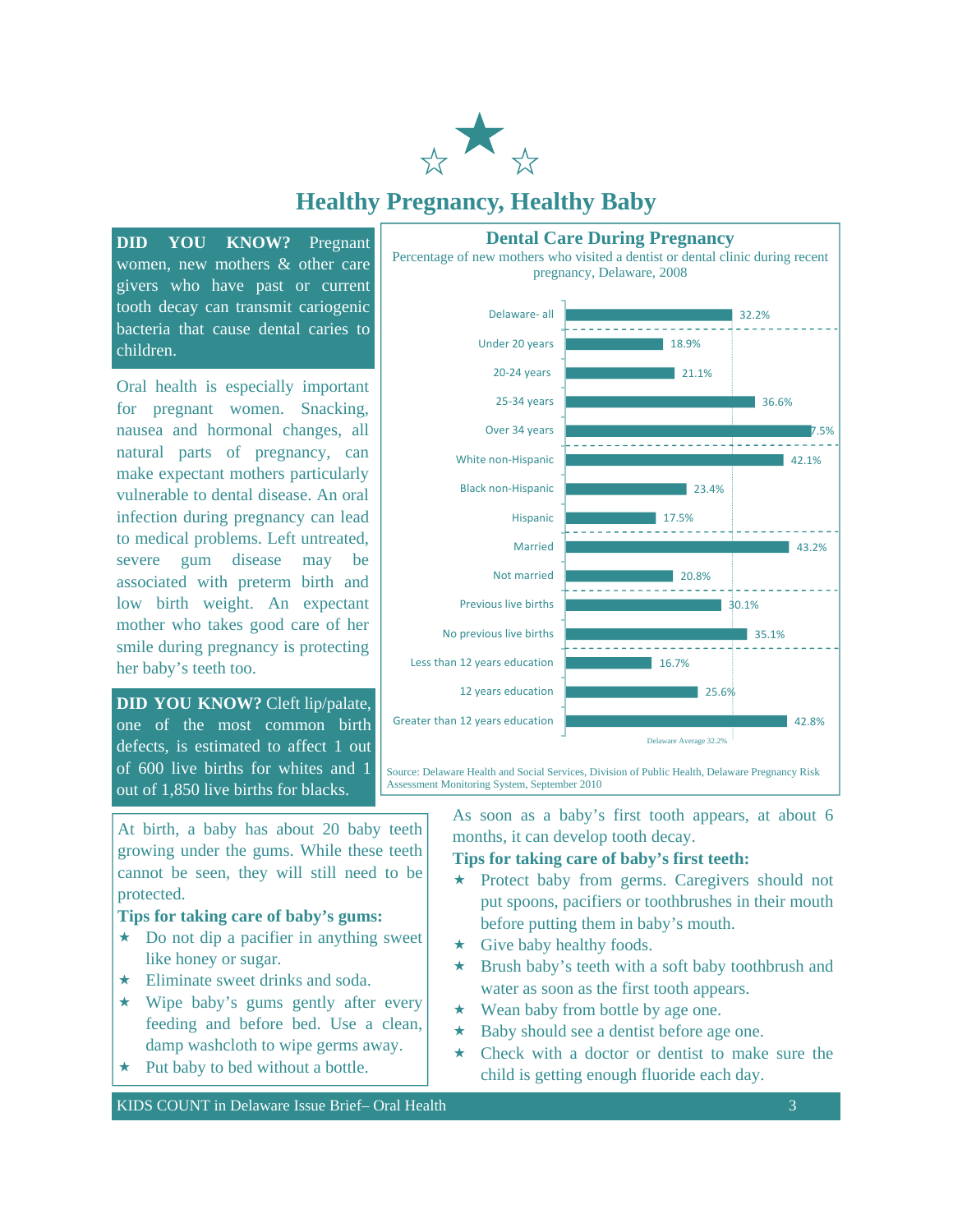



According to *Oral Health in America: A Report by the Surgeon General*, it is estimated there are approximately 2.6 U.S. children without dental insurance for every 1 child without health insurance.

Children with dental insurance, whether public or private, are more likely than those without dental insurance to receive comprehensive, preventive oral health care. According to the Pew Center on the States, the average cost of inpatient hospital treatment for dental problems is nearly 10 times more expensive than the cost of preventive care delivered in a dentist's office.

According to *2008 Dentists in Delaware,* a report by the Center for Applied Demography & Survey Research at the University of Delaware, broad agreement can be found among both general dentists and specialists that there is a shortage of qualified applicants for dental staff positions (i.e. dental hygienists, dental assistants).

Mirroring a national trend, a large proportion of dentists in DE are nearing retirement age. As of 2008, 43% of DE dentists were 55 years or older (16.5% were over age 65).

In southern Delaware, demographic and economic trends combined with limited access to public transportation, geographic misdistribution of health care services and a general shortage of dentists serving low-income populations have hindered access to oral health care providers and dental care services. For more about access in Delaware, see http://bit.ly/Oego9V.



adjustments for age & auxiliaries (i.e. dental hygienists, dental assistants)

KIDS COUNT in Delaware Issue Brief– Oral Health 4 and 2008 and 2008 and 4 and 4 and 4 and 4 and 4 and 4 and 4 and 4 and 4 and 4 and 4 and 4 and 4 and 4 and 4 and 4 and 4 and 4 and 4 and 4 and 4 and 4 and 4 and 4 and 4 and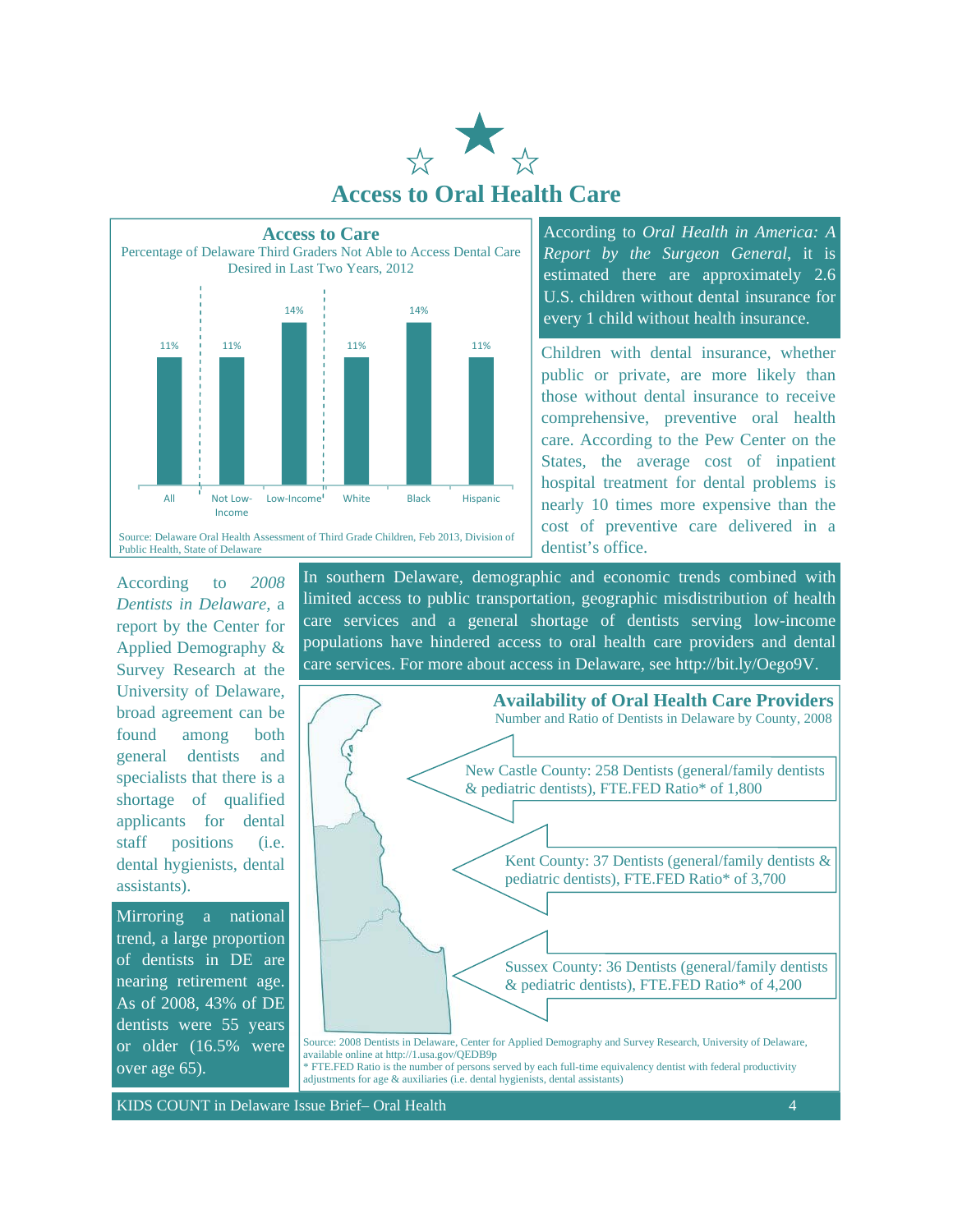

## **Preventive Measures**

Oral health preventive measures are beneficial because they limit adverse outcomes related to poor oral health in individuals, including but not limited to:

- $\star$  Pain and infection
- $\star$  Eating problems & nutritional deficiencies
- $\star$  Educational issues such as school attendance, learning problems, inability to concentrate or impaired speech or cognitive development,
- $\star$  Reduced self esteem, decreased mental and social well-being  $\&$  poor social relationships
- $\star$  Poor productivity in adulthood or decreased success in life.

Fluoride is a mineral proven to prevent and reverse cavities. Community water fluoridation occurs when the amount of fluoride in a water supply is adjusted to obtain an optimal level, which according to the Centers for Disease Control and Prevention is between 0.7-1.2 milligrams per liter. Private well water is not regulated by the Environmental Protection Agency.

According to Pew Center on the States, community water fluoridation can reduce tooth decay in children by up to 60%. Further, for every \$1 invested in water fluoridation, \$38 are saved in dental treatment costs.



KIDS COUNT in Delaware Issue Brief– Oral Health 5 and 5 and 5 and 5 and 5 and 5 and 5 and 5 and 5 and 5 and 5 and 5 and 5 and 5 and 5 and 5 and 5 and 5 and 5 and 5 and 5 and 5 and 5 and 5 and 5 and 5 and 5 and 5 and 5 and

**Fluoridated Water** 





Source: Centers for Disease Control & Prevention. Available at: http://www.cdc.gov/fluoridation/statistics/2010stats.htm

Childhood oral health problems can largely be prevented with a combination of healthy dietary choices and good daily oral hygiene practices.

> Dental sealants are thin plastic coatings that are applied to the chewing surfaces of molars to protect them from tooth decay. Children's first molars come in around 6 years old and their second molars appear around age 12. The CDC reports that 90% of children's cavities occur in "pits and fissures" (i.e., on the molars).

> The Pew Center on the States reports that dental sealants cost 1/3 of the price of one filling. Dental sealants can reduce tooth decay in school children by more than 70% according to the CDC.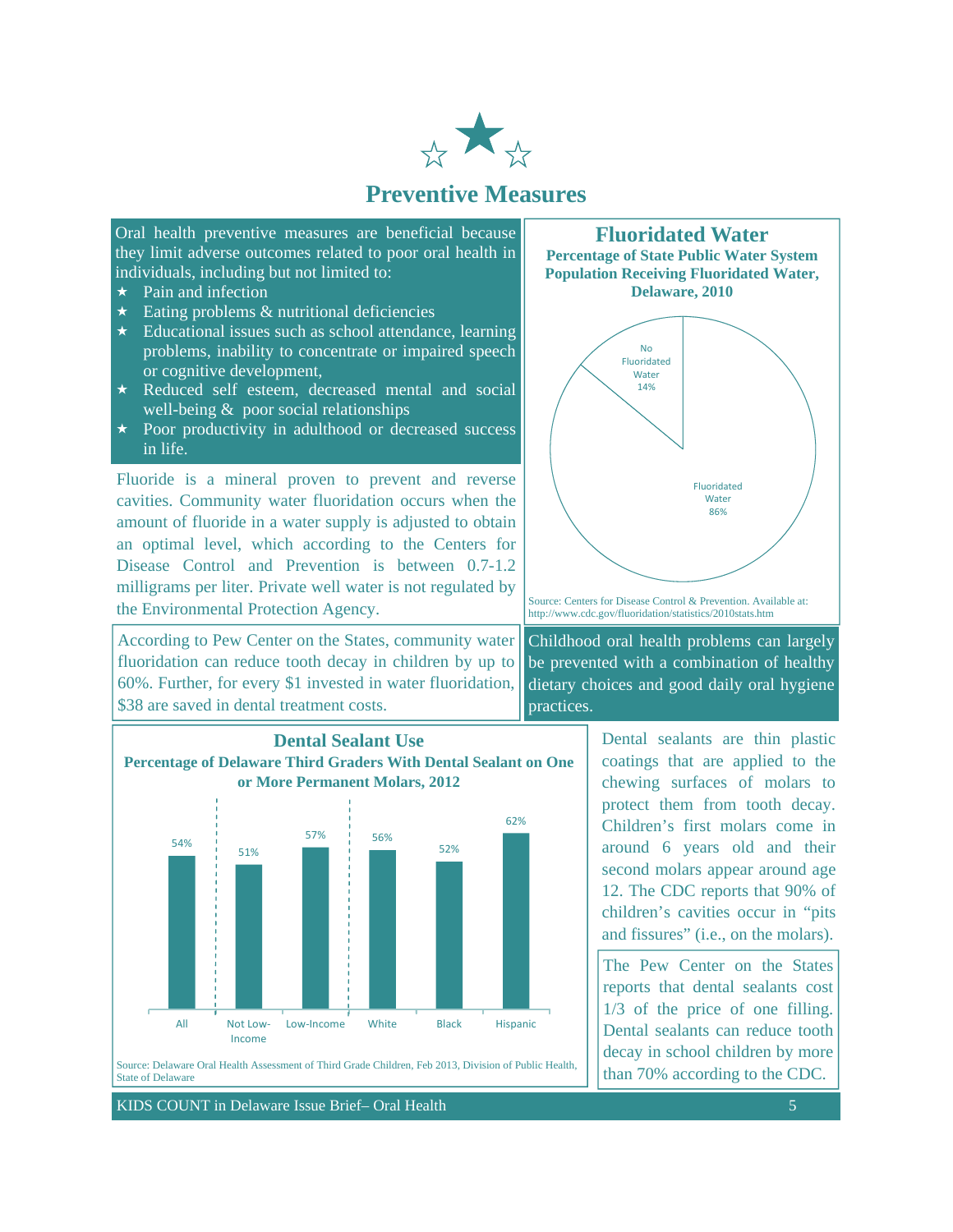

## **Assessing Progress: Looking Back and Moving Forward**

Healthy People 2020 is a national initiative of the Department of Health and Human Services which provides science-based, national goals and objectives with 10-year targets to guide national health promotion and disease prevention using key indicators. For three decades, Healthy People has established benchmarks and monitored progress over time. Healthy People 2020 contains approximately 1,200 objectives in 42 topic areas designed to serve as this decade's framework for improving the health of all people in the United States. Oral health is a topic area included in Healthy People. Within the topic area, there are objectives assessing early childhood caries, dental caries, dental decay, dental sealants and community water fluoridation.

- $\star$  For a list of Health People 2020 oral health objectives, please visit http://1.usa.gov/OIcaX1
- $\star$  To view the Healthy People 2010 report, visit http://1.usa.gov/QrFvIo

Under the Patient Protection and Affordable Care Act (ACA), starting in 2014, all insurance plans must cover essential health benefits which include pediatric dental benefits. Additionally, in June 2012, the U.S. Supreme Court held that it will be optional for states to expand their Medicaid eligibility to 133% of the Federal Poverty Level. To learn more about ACA, please visit http:// www.healthcare.gov/law/index.html. An analysis of the ACA including its effects on Delaware residents, conducted by the University of Delaware's Center for Applied Demography and Survey Research can be found at:

http://bit.ly/x9Sm

Each year, the Pew Center on the States grades all states using an A-F benchmark scale on how well they are employing eight promising policy approaches to strengthen dental health and access to care for disadvantaged children. In 2011, Delaware received a grade of "B" from Pew for efforts around child oral health.

| <b>Pew Report Card</b><br>The State of Children's Dental Health: How Well is Delaware Responding?<br>2011 |                   |                                     |                                  |
|-----------------------------------------------------------------------------------------------------------|-------------------|-------------------------------------|----------------------------------|
| <b>Nationally Recognized Measures for Improving Child</b><br><b>Dental Health:</b>                        | <b>State Rate</b> | <b>National</b><br><b>Benchmark</b> | <b>Met or</b><br><b>Exceeded</b> |
| Share of high-risk schools with sealant programs                                                          | 25-49%            | 25%                                 |                                  |
| Hygienists can place sealants without dentist's prior exam                                                | N <sub>O</sub>    | <b>YES</b>                          |                                  |
| Share of residents on fluoridated community water supplies                                                | 76.8%             | 75%                                 | ☆                                |
| Share of Medicaid-enrolled children getting dental care                                                   | 41.1%             | 38.1%                               | ☆                                |
| Share of dentists' median retail fees reimbursed by Medicaid                                              | 80.0%             | 60.5%                               |                                  |
| Medical providers paid for early preventive dental health care                                            | <b>NO</b>         | <b>YES</b>                          |                                  |
| Authorizes new primary care dental providers                                                              | N <sub>O</sub>    | <b>YES</b>                          |                                  |
| Tracks data on children's dental health                                                                   | <b>YES</b>        | <b>YES</b>                          |                                  |
| Source: The State of Children's Dental Health: Making Coverage Matter, The Pew Center on the States       |                   |                                     |                                  |
|                                                                                                           |                   |                                     |                                  |

KIDS COUNT in Delaware Issue Brief– Oral Health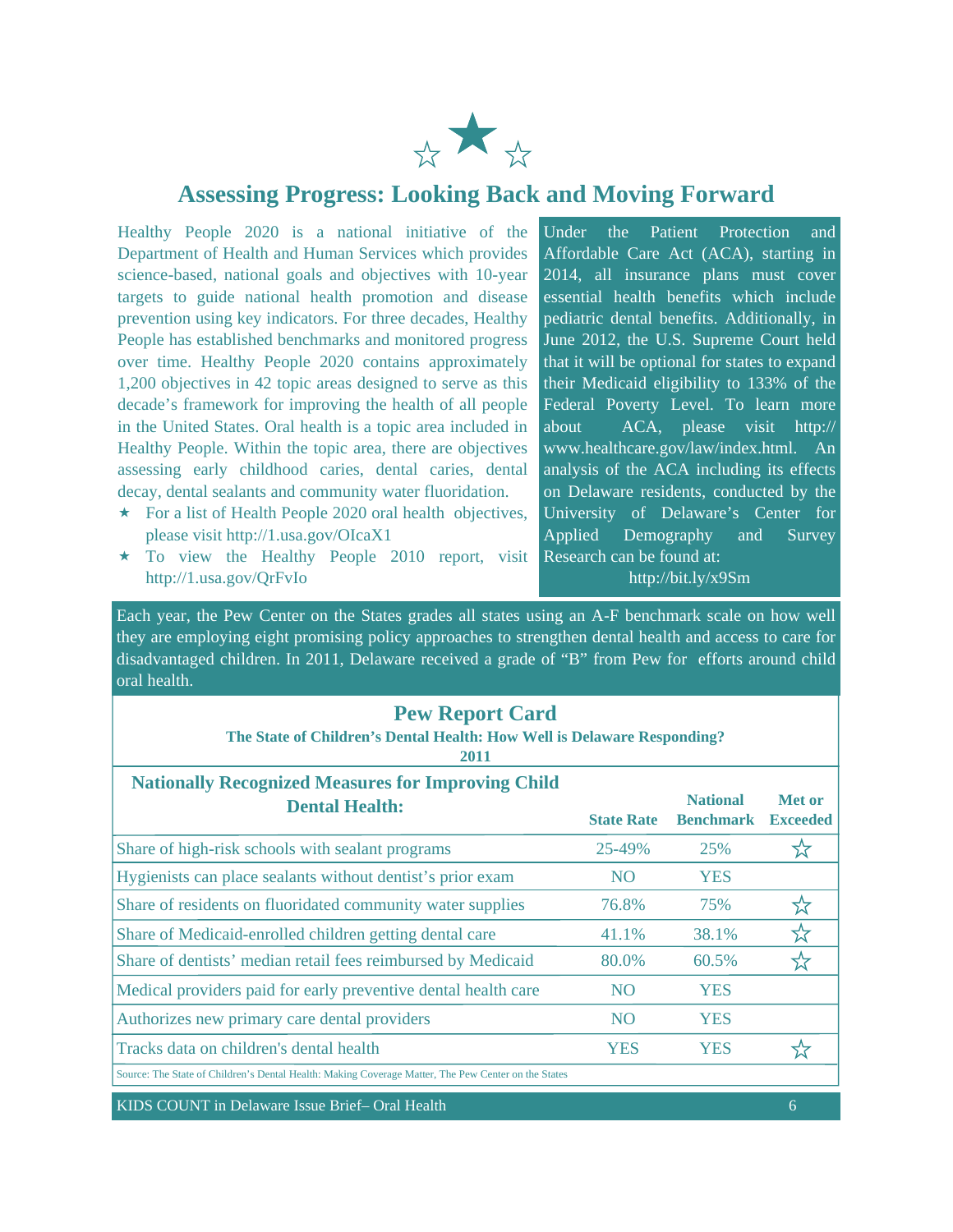

## **Improving the Oral Health of Delaware's Children**

Childhood oral health problems can largely be prevented through a combination of access to dental care services, access to fluoridated water systems, topical fluoride treatments, healthy dietary choices and daily oral hygiene practices. Recommendations for improving the oral health of Delaware's children include the following:

- \* Increase the percentage of Delaware's population on public water systems receiving fluoridated water, focusing specifically on Kent and Sussex Counties.
- Promote access to oral health care in Delaware by strengthening the state's dental workforce: attract and retain talent, provide educational or training opportunities in underserved communities throughout the state.
- Encourage partnerships between government agencies, nonprofit organizations, private providers and schools to increase access to dental care for at-risk youth.
- Utilize dental homes to implement coordinated, comprehensive and continuously accessible oral health care for Delaware children in a family-centered manner, including a "visit by age 1" message.

As with all health promotion and disease prevention efforts, data collection is essential. Oral health assessments should occur on a regular basis, allowing measurement toward Delaware's stated oral health goals. Based on results, additional evidenced-based policy actions may be promoted.

**DID YOU KNOW?** Delaware's Division of Public Health concluded its statewide oral health survey of third grade children enrolled in Delaware's public schools in January 2013. The results of this survey demonstrate a dramatic improvement in the oral health status of children as compared to the last survey, conducted in 2002. Specifically:

- $\star$  Fewer children have experienced dental decay,
- $\star$  Fewer have untreated decay and
- $\star$  More have protective dental sealants.

Delaware has also made substantial improvements in health disparities.

**PUT DATA INTO ACTION** The mission of Be Healthy Delaware is to improve the quality of life for all Delawareans through health promotion and disease prevention. Be Healthy Delaware works with its many prevention partners (individuals, organizations and companies) to further the goals of the Healthy Delaware 2010 plan. To learn more about the initiative, visit:

http://www.behealthydelaware.org/

R LAWA

**PUT DATA INTO ACTION** Delaware First Smile is an initiative developed by the Delaware Division of Public Health Bureau of Oral Health and Dental Services to improve the oral and overall health of our state's children. The main goals of the campaign are to:

- $\star$  Raise the profile of oral health issues throughout the state of Delaware;
- $\star$  Decrease the prevalence of dental disease within the state, particularly among children; and
- \* Motivate health care providers and key influencers to place a greater value upon oral health issues and initiatives.

www.FirstSmileDelaware.com

**PUT DATA INTO ACTION** The Delaware Oral Health Coalition offers resources related to promoting good oral health.

KIDS COUNT in Delaware Issue Brief– Oral Health 7 and 7 and 7 and 7 and 7 and 7 and 7 and 7 and 7 and 7 and 7 and 7 and 7 and 7 and 7 and 7 and 7 and 7 and 7 and 7 and 7 and 7 and 7 and 7 and 7 and 7 and 7 and 7 and 7 and